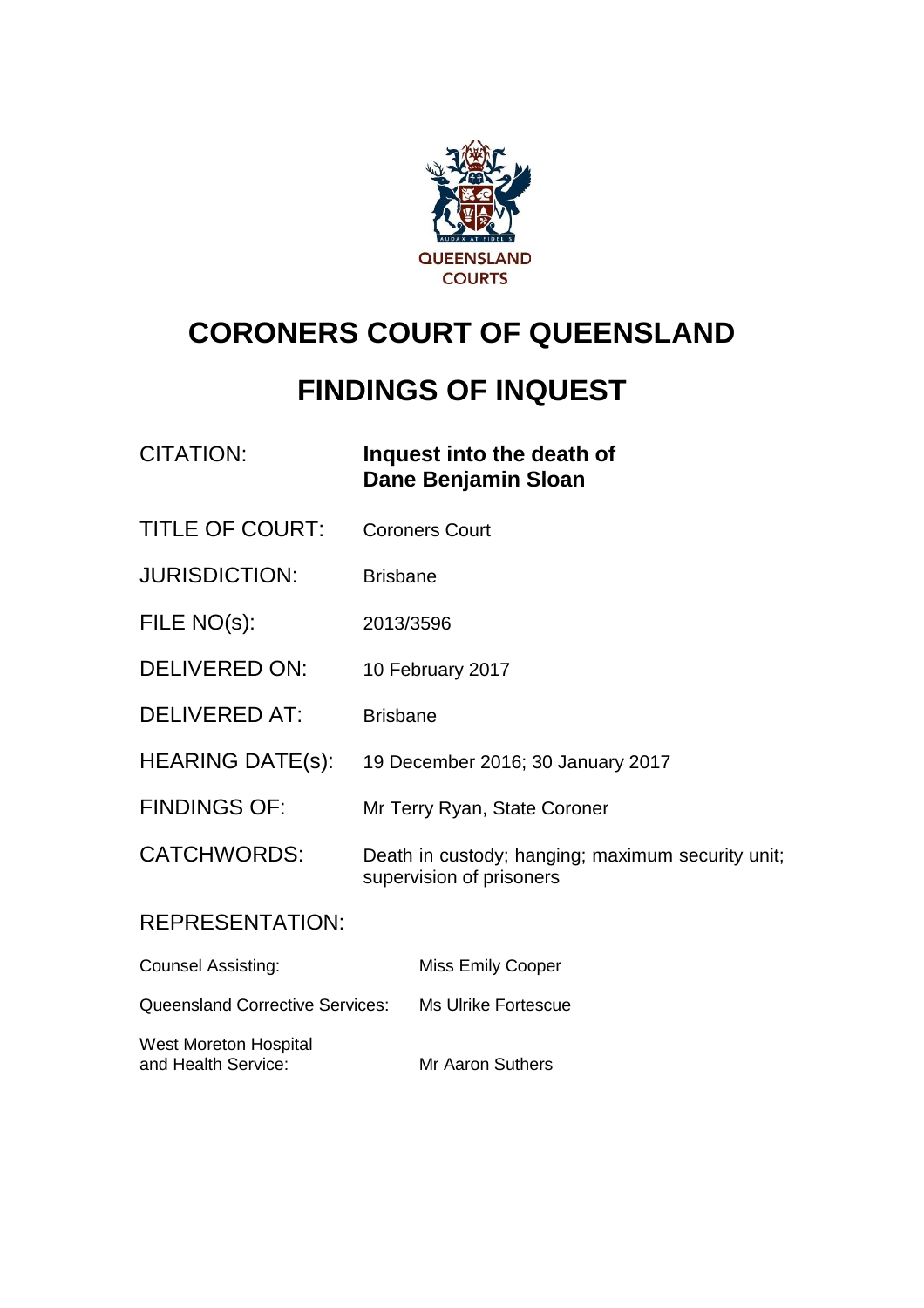### **Contents**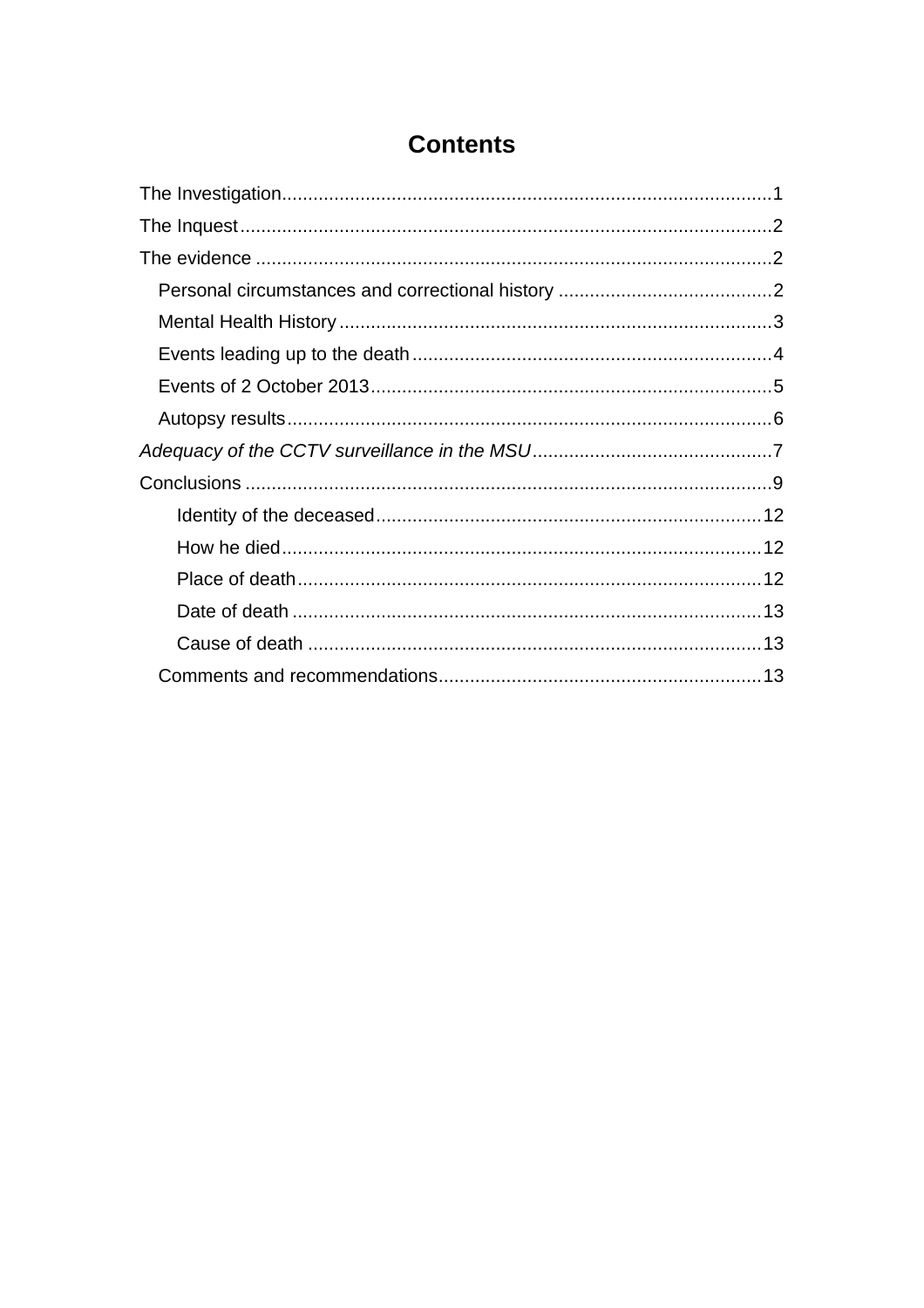### **Introduction**

- 1. Dane Benjamin Sloan was 24 years of age when he was found hanged in the exercise yard attached to the Maximum Security Unit (MSU) of Brisbane Correctional Centre (BCC) on 2 October 2013. He died in hospital four days later, on 6 October 2013.
- 2. On the afternoon of 2 October 2013, Mr Sloan was escorted into the exercise yard of the 'B' Wing of the Maximum Security Unit (MSU). At the time he was not the subject of a formal observations regime, and he was considered not to be at risk of self-harm.
- 3. At around 2:46pm, Mr Sloan approached the chin-up bar, and stood on a medicine ball to help him reach the bar. He then removed a piece of sheeting from the rear of his shorts. He then fashioned the sheeting into a ligature, which he placed over the bar and his head. He then stepped off the medicine ball.
- 4. Almost 15 minutes later, a Correctional Officer entered a nearby officers' station and saw Mr Sloan hanged from the chin-up bar. A Code Yellow and a Code Blue were called, and entry was gained to the exercise yard. Officers continued into the exercise yard where they observed that Mr Sloan was unresponsive. He was cut down and paramedics from the Queensland Ambulance Service (QAS) attended. Mr Sloan was then transferred to the Princess Alexandra Hospital (PAH) for further management. However, he did not regain consciousness, and died on 6 October 2013 at 2:02pm.
- 5. These findings:
	- confirm the identity of the deceased person, how he died, and the time, place and medical cause of his death; and
	- consider the adequacy of CCTV monitoring facilities and procedures in place at the Brisbane Correctional Centre Maximum Security Unit.

## <span id="page-2-0"></span>**The Investigation**

- 6. The Queensland Police Service (QPS) Corrective Services Investigation Unit (CSIU) investigated the circumstances leading to Mr Sloan's death. Detective Senior Constable Donald Laird led the investigation. He submitted a report to my Office and this was tendered at the inquest.
- 7. Detective Senior Constable Laird attended BCC with several other CSIU officers. The scene had been secured and a crime scene log was commenced. He inspected the MSU and exercise yard and oversaw the forensic examination of all points of interest.
- 8. CSIU officers commenced the process of taking statements from staff of the MSU. Inmates declined to provide statements. Officers took steps to seize all relevant records and interrogated the BCC Information and Offender Management System (IOMS). Detective Senior Constable Laird spoke to intelligence officers at BCC and made arrangements for statements to be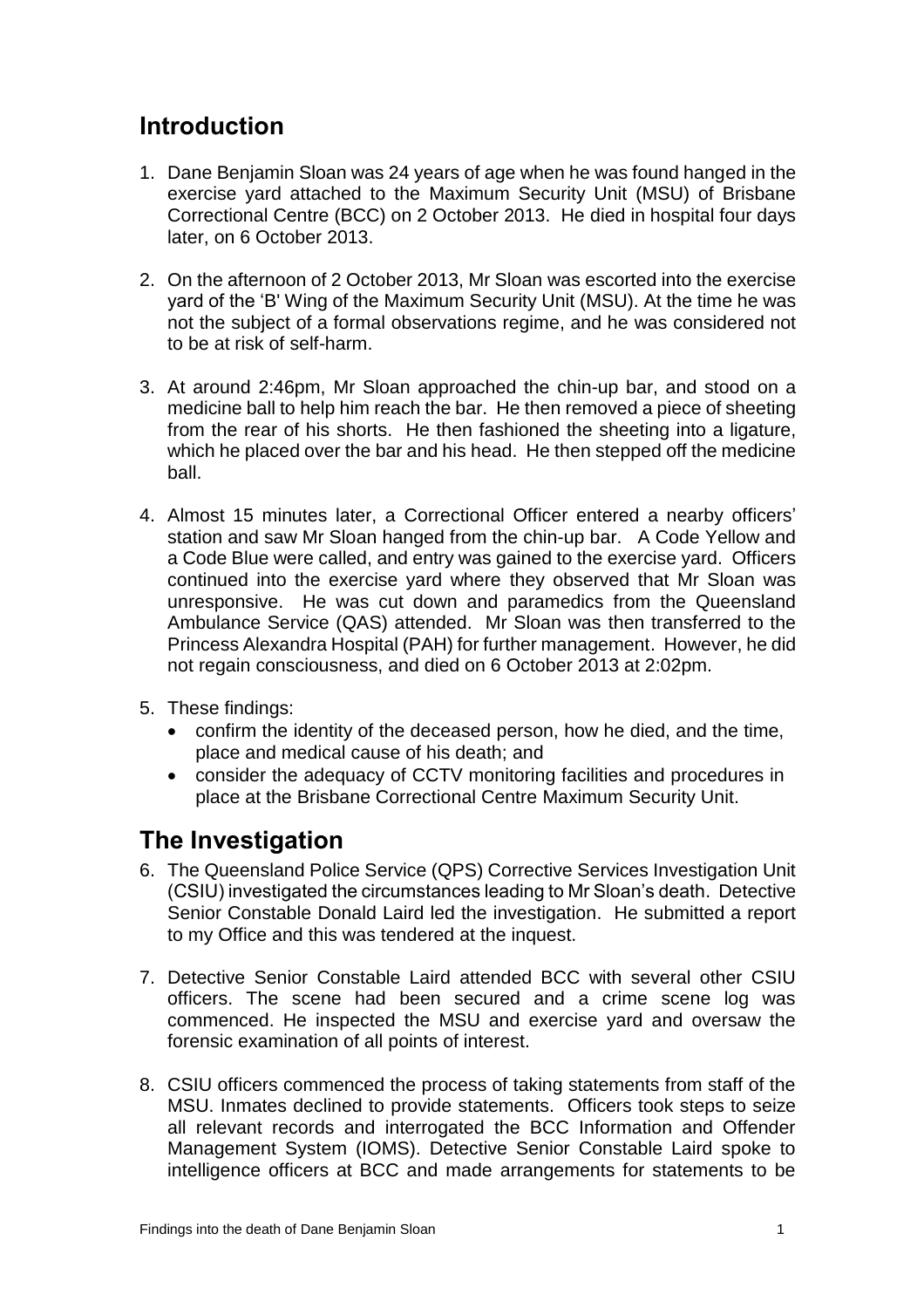obtained from senior officials at the prison. He also seized relevant CCTV footage. Scenes of crime officers took a series of photographs of the scene.

- 9. In addition to the QPS CSIU investigation, the Chief Inspector, Queensland Corrective Services, appointed investigators to examine the incident under the powers conferred by s294 of the *Corrective Services Act 2006*. Those investigators prepared a detailed and thorough report that was submitted to the Office of the Chief Inspector (the OCI). It examined matters within and beyond the scope of the coronial inquest. The report was tendered at the inquest and was of assistance in the preparation of these findings.
- 10.I am satisfied that the QPS investigation was thoroughly and professionally conducted and that all relevant material was accessed.

## <span id="page-3-0"></span>**The Inquest**

- 11.A pre-inquest conference was held in Brisbane on 19 December 2016. Mr Johns appeared as counsel assisting and leave to appear was granted to Queensland Corrective Services, and the West Moreton Hospital and Health Service.
- 12.An inquest was held on 30 January 2017, at which Miss Cooper appeared as counsel assisting. All of the statements, records of interview, medical records, photographs, CCTV footage and materials gathered during the investigations were tendered at the inquest. Oral submissions were heard from the represented parties following the conclusion of the evidence. QCS also provided written submissions.
- 13.I am satisfied that all the material necessary to make the requisite findings was placed before me at the inquest.

## <span id="page-3-1"></span>**The evidence**

#### <span id="page-3-2"></span>*Personal circumstances and correctional history*

- 14.Dane Sloan had an extensive criminal history. At the time of his death he was on remand for an arson offence in which he was alleged to have set fire to his former partner's home, in addition to a number of other offences. As he was on parole at the time, the commission of these offences resulted in the parole order being suspended. He was returned to secure custody at BCC on 13 September 2013. This was his third period of imprisonment.
- 15.Mr Sloan's adult criminal history dated back to December 2006, when he was convicted of offences relating to burglary, robbery with actual violence and stealing. His commission of criminal offences continued over the years, leading to his final episode of incarceration.
- 16.Mr Sloan's father, Raymond Sloan, was present at the PAH when Mr Sloan passed away. While Mr Sloan was reported to not have a close relationship with his family, it appears that he did have a close relationship with his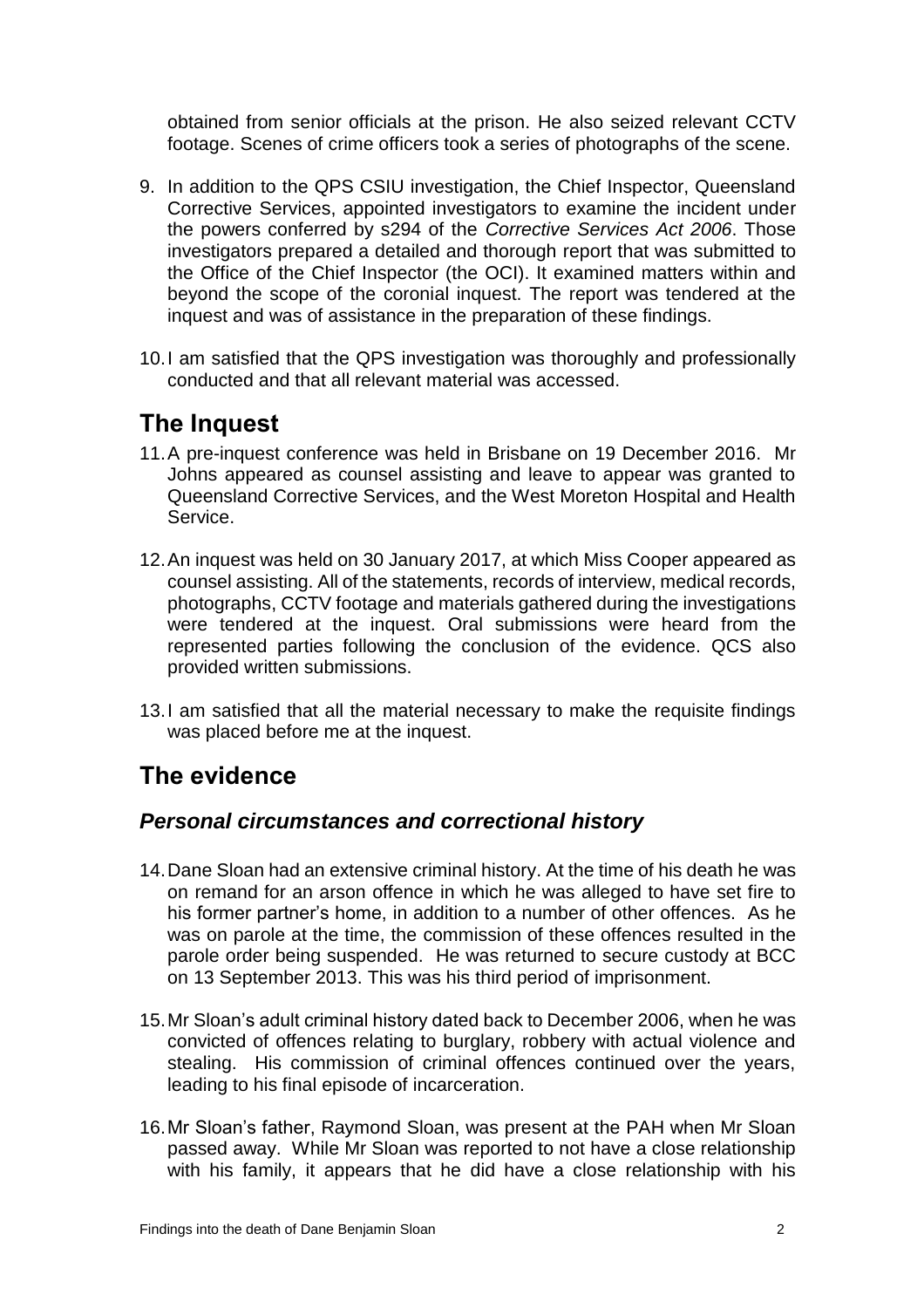grandmother, Josephine Sloan. Arunta call logs from BCC confirm he stayed in contact with his grandmother consistently throughout his imprisonment, and particularly in the days before his death. Mr Sloan also received a letter from his former partner after his return to custody.

### <span id="page-4-0"></span>*Mental Health History*

- 17.On reception to BCC on 13 September 2013, Mr Sloan disclosed that he had no medical issues and no psychiatric history. He said that he was not on any medications, nor had he ever tried to harm himself or commit suicide. However, as he was on remand for an arson offence, a referral to the Prison Mental Health Service (PMHS) was required.
- 18.Just a day earlier, while at the watch house, Mr Sloan was recorded to have requested something to help him settle, as he was feeling very anxious. The notes indicate that a request was made for a mental health review. He was noted to have previously been open to the PMHS in 2012, and had been prescribed amitriptyline (Endep) while in prison.
- 19.During a previous episode in custody in 2012, Mr Sloan had reported feeling depressed and hearing an echo in his ears. He reported he was feeling sad, and had started thinking about his mother who died in 2003. Mr Sloan was subsequently prescribed Endep, and it was noted that this improved his mood considerably.
- 20.Despite his mandated referral to the PMHS relating to his arson offence, on 16 September 2013 Mr Sloan was specifically referred to the PMHS following an incident that had occurred on the prison roof involving Mr Sloan and another inmate. On 25 September 2013, QCS psychologist Michelle Perrin assessed Mr Sloan in the MSU non-contact room. 1
- 21.Mr Sloan was noted to have a history of suicidal ideation from a young age, and most recently had experienced such ideation prior to his incarceration, due to the breakdown of a relationship. However, he denied any current suicidal ideation, intent, or plan. He was noted to be in a vulnerable position due to his placement in the MSU.
- 22.Mr Sloan presented to Ms Perrin with dysphoric mood and restricted affect. His speech was logical and coherent. He reported hearing multiple voices in an internal space that he believed were caused by the devil. He also reported sometimes hearing his name on the TV.
- 23.Ms Perrin's plan in relation to Mr Sloan was recorded in the notes as to keep him open to the PMHS for psychiatric assessment for diagnostic clarification and treatment as indicated.<sup>2</sup> Mr Sloan was noted to have participated in a brief intervention that included psychoeducation on mental illness, including risk and protective factors, and anxiety and the slow breathing technique.

 $\overline{a}$ <sup>1</sup> Exhibit D5, from page 5.

<sup>2</sup> Exhibit D5, page 11.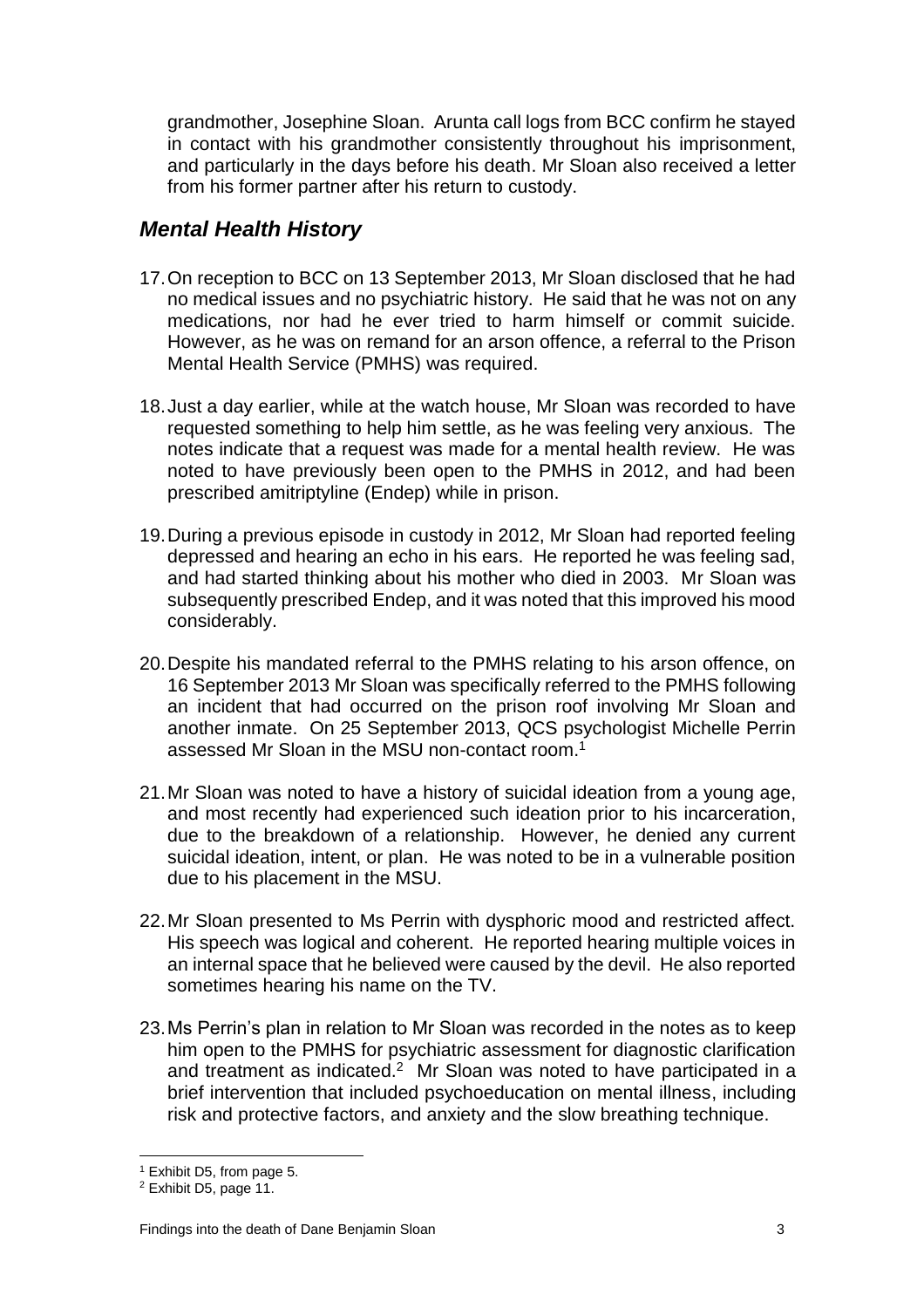- 24.An appointment was made with the prison Visiting Medical Officer (VMO) for consideration for resuming Endep. Mr Sloan's next court date was noted as being 4 November 2013.
- 25.On 27 September 2013, Dr William Lethbridge saw Mr Sloan during the doctor's routine round of prisoners in the MSU. The notes made by Dr Lethbridge confirm that Mr Sloan was re-started on 50mg of Endep, to then be titrated to 100mg. He told Dr Lethbridge that he had low mood, anxiety and a poor sleep pattern.
- 26.Mr Sloan was the subject of an observations regime in the weeks leading up to his death. The circumstances that led to that regime being put in place are outlined below.

#### <span id="page-5-0"></span>*Events leading up to the death*

- 27.On 14 September 2013, Mr Sloan was involved in a major security incident involving himself and a fellow inmate, Daniel Grunberger. Both men climbed the exercise yard fence and continued onto the roof of a housing unit at BCC.
- 28.They then used a piece of timber to damage security cameras and air conditioning units. They moved about the roof tops of various buildings and remained there for approximately 10 hours. This resulted in BCC being locked down. When Mr Sloan and Mr Grunberger were removed from the roof, they both received six months in the MSU as punishment, pursuant to a formal 'Maximum Security Order'.
- 29.When Mr Sloan entered the MSU, he was initially placed on an observations regime requiring him to be observed by correctional officers every 15 minutes. This regime was put in place as while Mr Sloan was on the rooftop, he was heard making threats of self-harm, and also experienced auditory hallucinations. However, Mr Sloan later told Clinical Nurse Steven Hoban that he had made the threats of suicide and reported hallucinations in an attempt to avoid being placed in the Detention Unit.
- 30.During Mr Sloan's stay in the MSU he was assessed by the Risk Assessment Team (RAT) every four days, and over a period of time his formal observations regime was adjusted and reduced to a point where they were ceased entirely. The purpose of the RAT is to assess prisoners at risk to themselves. It is a multidisciplinary team, involving contributions from a mental health nurse, psychologist and corrections officers.
- 31.The records relating to the RAT meetings and the gradual reduction of Mr Sloan's observations regime were tendered at the inquest. Those records confirm that, at least initially, Mr Sloan was unwilling to engage in the RAT process. On 16 September 2013, he was noted to display an arrogant attitude, and was rude and uncooperative with staff. He did not participate in any assessment. The recommendation at that initial stage, was that Mr Sloan remain on 15 minutes observations.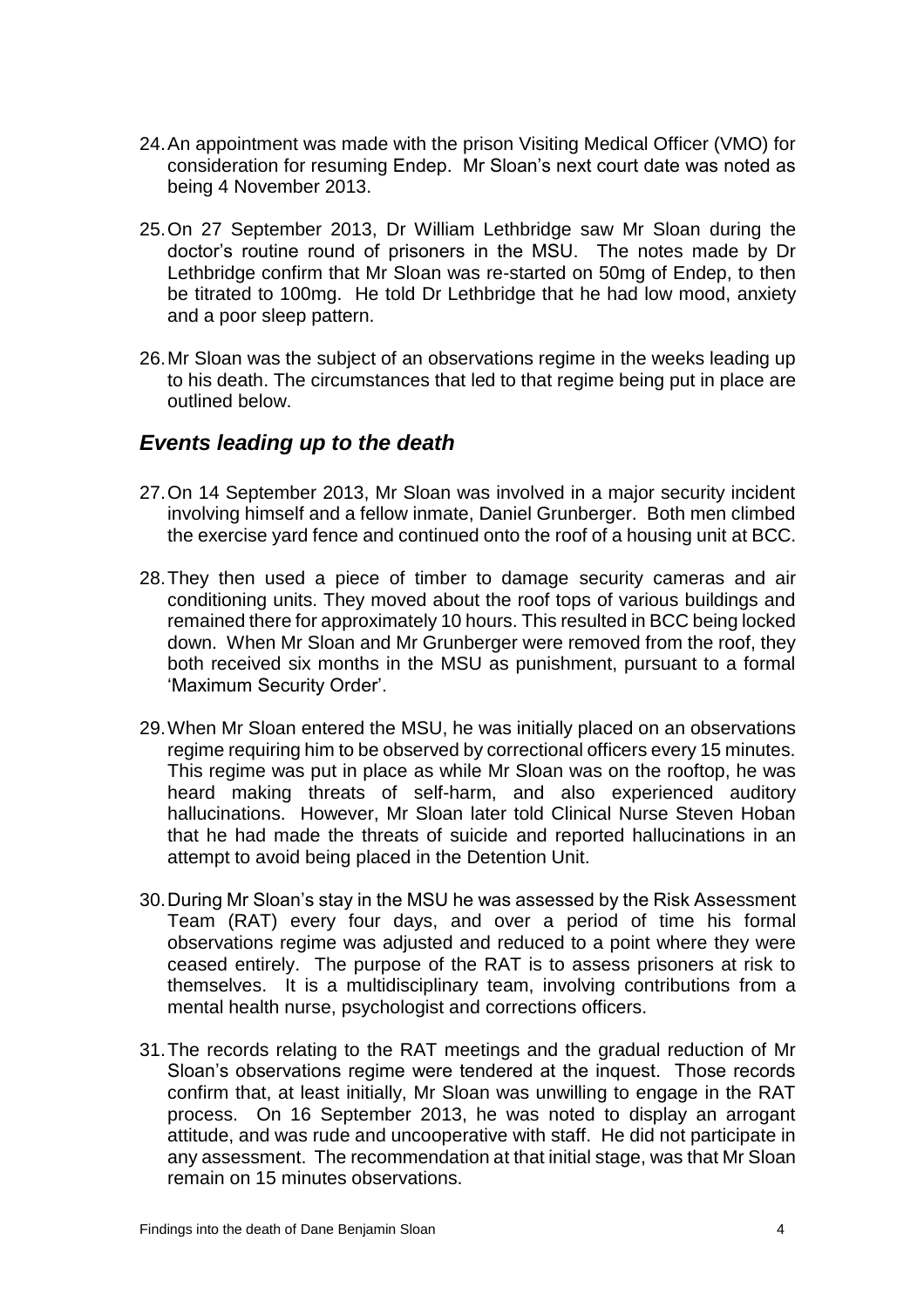- 32.Over the assessments that followed, Mr Sloan's attitude had markedly improved. He was noted to have perhaps come to understand the gravity of his situation, and appreciated why he had been placed in the MSU. He was polite and cooperative towards staff, and repeatedly denied any current suicidal intent or ideation. He reported that he was coping, and denied any issues or concerns within his current unit. His observations regime was gradually reduced from 15 minutes observations, to 60 minute observations, and by 23 September 2013 it had been reduced to 120 minute observations.
- 33.On 27 September 2013, Mr Sloan was noted to be affable and spontaneous when interacting with medical staff. $3$  He denied feeling depressed or anxious, nor was he feeling hopeless. He spoke of the future and the external support measures he had access to. Mr Sloan denied any current suicidal or selfharm ideation, plan, or intention. The RAT unanimously agreed that the formal observations regime could cease, and the General Manager's nominee for approving the termination of At Risk Management Plans confirmed this.
- 34.Arunta call records relating to Mr Sloan's external telephone calls were obtained and analysed as part of the police investigation. Those calls confirm that, from 19 September 2013 to 23 September 2013, Mr Sloan spoke to his grandmother, Josephine Sloan, every day. Mr Sloan had informed her that he was in the MSU, and during the initial calls he told her that he was not feeling very good. During the calls, Mr Sloan would ask his grandmother about his ex-partner, and he asked his grandmother to tell his ex-partner that he was sorry. Mr Sloan was noted to be emotional during some of the calls.
- 35.During the call on 23 September 2013, Josephine told Mr Sloan that she had spoken to his ex-partner, and informed him that his ex-partner was pregnant. Josephine passed on that his ex-partner loved him, but that she needed space and did not want to feel pressured. His ex-partner had written to him in similar terms.
- 36.Mr Sloan spoke to his grandmother again on 1 October 2013. He was told his ex-partner was going to keep their baby. She had also asked for her phone number to be added to Mr Sloan's phone list at the prison. Analysis of this call revealed that Mr Sloan was quite distressed and crying. He professed his love for his ex-partner and his grandmother. He also told his grandmother that he thought it would get easier in prison, but it had not. His grandmother told him to "keep his chin up". This was the last time he spoke with his grandmother.

### <span id="page-6-0"></span>*Events of 2 October 2013*

37.Just after 1:15pm on 2 October 2013, Mr Sloan was escorted into the exercise yard of the 'B' Wing of the MSU. The MSU Register tendered at the inquest

 $\overline{a}$  $3$  Exhibit C16, from page 5.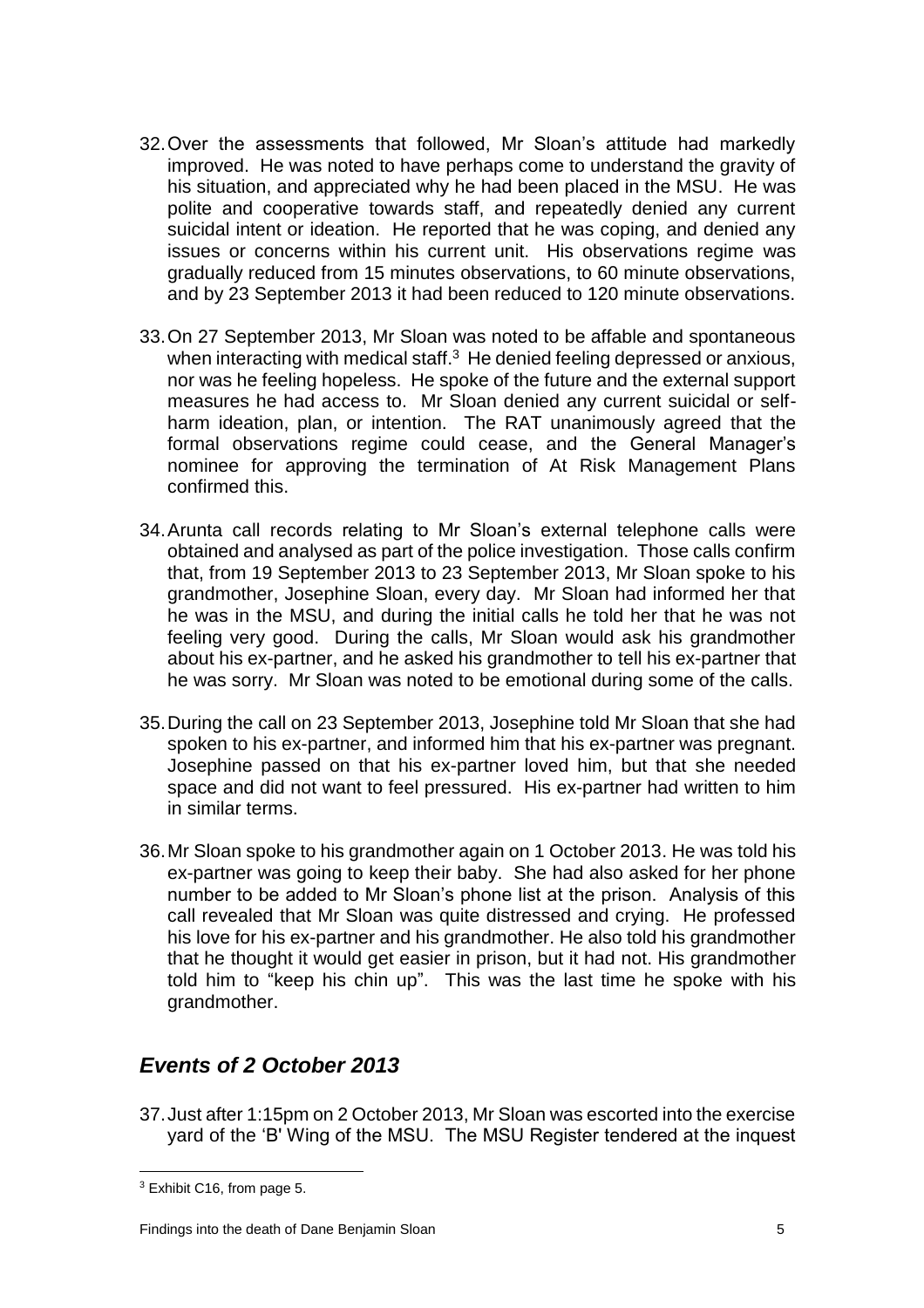indicates he was last sighted at 1:30pm. $4$  The MSU contains four wings, 'A' Wing, 'B' Wing, and 'C' Wing and 'D' Wing. The 'B' Wing consists of five cells and has an exercise yard attached for the use of 'B' Wing inmates. Access to this exercise area is via a cell door that is electronically operated from the officers' station.

- 38.The exercise yard contains a chin-up bar, dip bar and exercise bike. All items are fixed so they cannot be moved by any means. The exercise yard also contained a yoga mat and a medicine ball.
- 39.Mr Sloan's actions in the exercise yard were clearly captured on camera, and the footage from two different camera angles was tendered at the inquest.<sup>5</sup> The footage from the camera angled directly in front of the chin-up bar, depicts Mr Sloan approach the chin-up bar, and use the medicine ball to aid him in reaching the chin-up bar. Between 1:29pm and 2:47pm, Mr Sloan repeated this action some eight times.
- 40.Between 2:44 and 2:46pm, Mr Sloan can be seen removing a piece of sheeting from the back his shorts, and making several attempts to attach the ligature to the chin-up bar. At 2:46pm he can be seen preparing the sheeting into a sling, which he finally attaches to the bar and places over his head. He then steps off the medicine ball and, while his feet were still touching the ground, appears to choke himself with the sling in a standing position.
- 41.At 3:02pm, Custodial Corrections Officer, Ahmed Mohamud, entered the officer's station in the B wing of the MSU for the purpose of facilitating the weekly buy-up. He saw Mr Sloan hanged from the chin-up bar, and activated a Code Blue and Code Yellow. Other correctional staff then entered the exercise yard at 3:03pm. Mr Sloan was cut down and resuscitation efforts were commenced with the aid of BCC medical staff. Queensland Ambulance Service paramedics attended and were able to detect a pulse, however, Mr Sloan did not appear to be breathing.
- 42.Mr Sloan was transferred to the PAH by the QAS. He never regained consciousness, and on 6 October 2013 at 2:02pm all life support measures were ceased. Mr Sloan was subsequently declared deceased.

#### <span id="page-7-0"></span>*Autopsy results*

- 43.Forensic pathologist Dr Rohan Samarasinghe conducted a full internal autopsy examination on 9 October 2013. The autopsy report was tendered at the inquest.
- 44.Examination confirmed a prominent ligature mark on the mid to lower section of the front of the neck inclining towards the back of the head. Dr Samarasinghe considered the pattern of the ligature mark was consistent with being hanged. There was also some bruising noted to the upper and lower lips, and this was attributed to resuscitation attempts.

 $\overline{a}$ <sup>4</sup> Exhibit C6.

<sup>5</sup> Exhibit E12; camera angle 8031.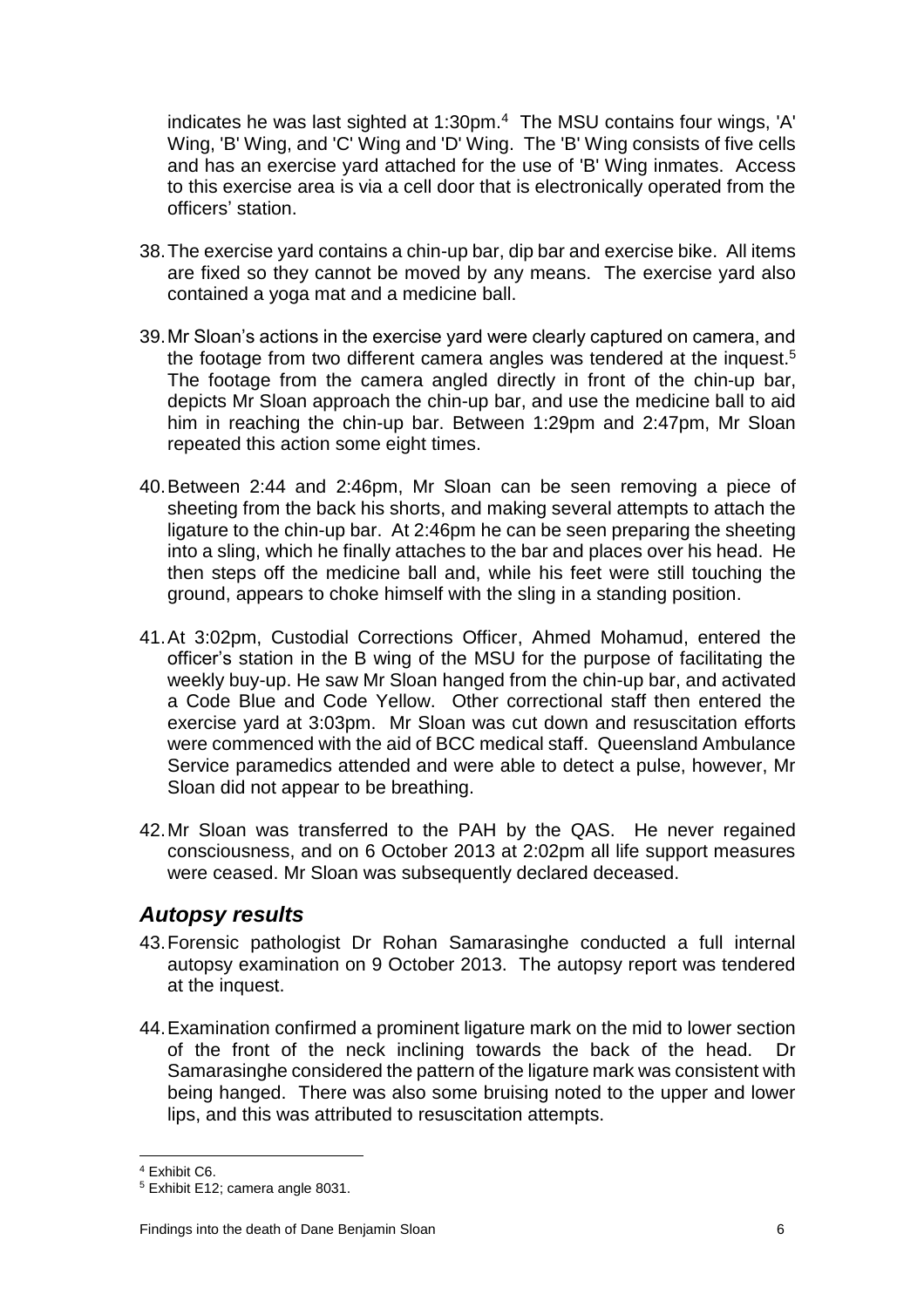- 45.Histology of the brain showed acute neuronal degeneration consistent with the clinical diagnosis of hypoxic ischaemic encephalopathy.
- 46.Toxicology testing confirmed low levels of midazolam and its metabolite. A level of Propofol was also detected. Dr Samarasinghe considered the levels of drugs to be consistent with therapeutic management.
- 47.Dr Samarasinghe confirmed the cause of death as being from "hypoxic ischaemic encephalopathy due to or as a consequence of hanging".

#### <span id="page-8-0"></span>*Adequacy of the CCTV surveillance in the MSU*

- 48.Two fixed cameras that are located inside the yard monitor the exercise yard. A single operator monitors the two cameras located in the MSU from the control room. The cameras are covered by convex screen to protect them from damage. The covering screen also distorts the image.
- 49.The operator has four computer screens that are monitored, three of which display nine fixed camera positions. Thus, there are a total of 27 smaller images. The fourth screen is used to enhance any of the particular cameras to enable better vision. Another screen depicts the Detention Unit and has four small images.
- 50.The control room operator is not only responsible for monitoring these screens. They also open and close security doors from the control panel, and complete a log of events. The control room operator at the time of Mr Sloan's death was correctional officer James Finn. I heard evidence from Mr Finn at the inquest.
- 51.Mr Finn explained the dynamics within the BCC MSU at the time of Mr Sloan's death. The MSU at the Arthur Gorrie Correctional Centre (AGCC) had been closed down after the death of prisoner Scott O'Connor in January 2013. Due to that closure, the prisoners from the AGCC MSU were moved to BCC MSU.
- 52.Mr Finn described the prisoners transferred to the BCC as highly dangerous and volatile. At the time one such prisoner was on remand for the violent murder of another prisoner at the Maryborough Correctional Centre, which occurred in October 2012.
- 53.Mr Finn explained that a second BCC MSU team was formed to assist with the structured day in the MSU. Mr Finn confirmed that the MSU was at full capacity at the time of Mr Sloan's death.
- 54.During his interview with the OCI inspectors, Mr Finn said that he did not think he could (or should) have noticed Mr Sloan hanged from the chin-up bar between the time he placed his head in the noose and the time he was discovered. This was because from the perspective available to him, it looked as though Mr Sloan was simply standing there. He recalled seeing on the monitors an image of Mr Sloan while he was in the exercise yard. He recalled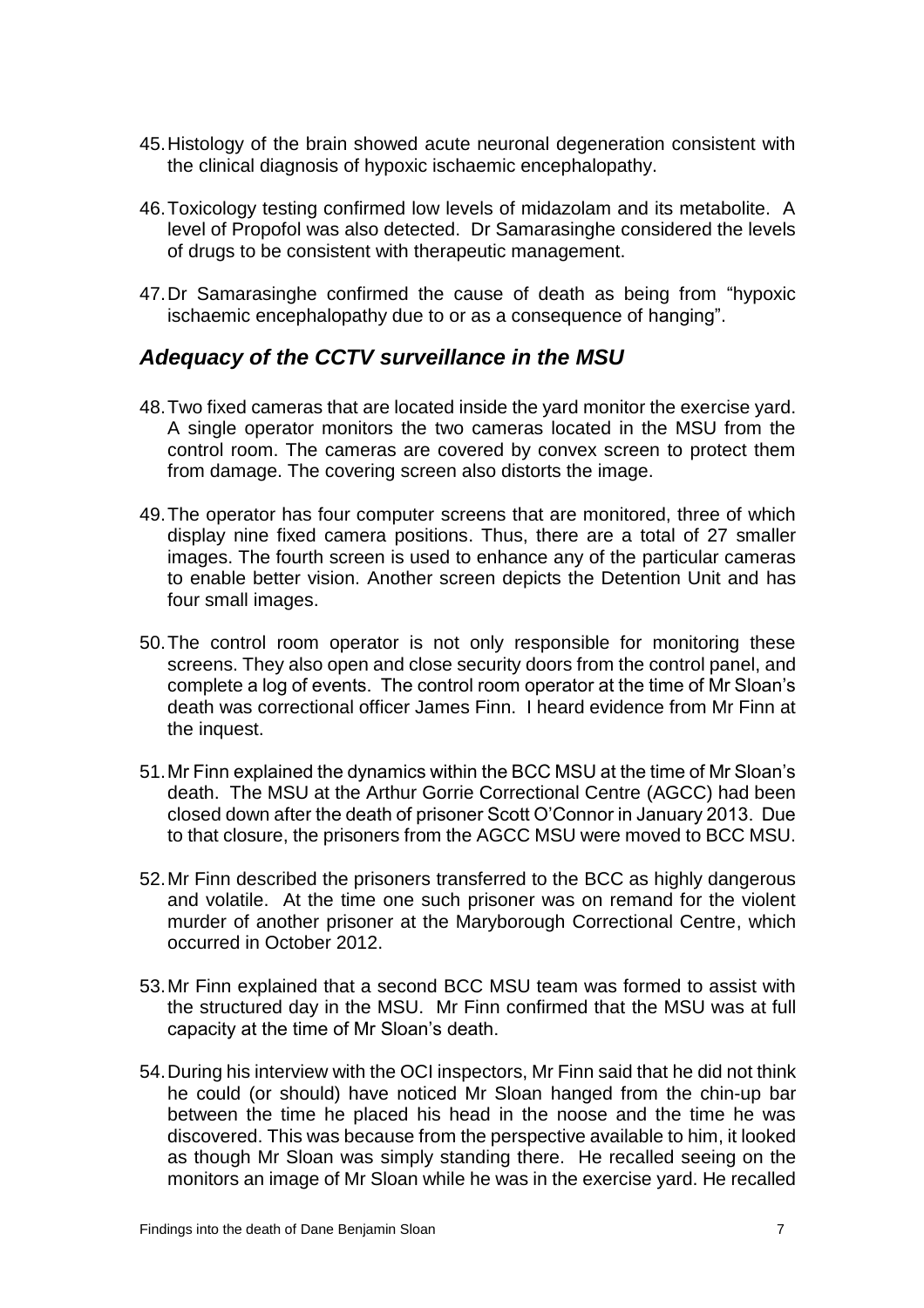seeing Mr Sloan rolling a cigarette and standing with his back to the camera, near to where a cigarette lighter was located on a wall.

55.In his evidence at the inquest Mr Finn said that his approach when monitoring via CCTV was to be on the lookout for "unusual behaviours", such as damaging property. However, he also said that he had few dealings with Mr Sloan prior to his death. Mr Finn also said, in his report written on the day of the incident<sup>6</sup>, that:

*I also observed prisoner Sloan standing in the corner of the exercise yard on a brief scan of the monitors, I didn't see anything suspicious or out of place as I remember thinking he must be rolling a cigarette and just standing quietly.* 

*Most of my attention was focused during this time on Prisoners Toalei D78911, Small B30449, Drake C89168, and prisoner Glebow B06430 who were arguing with each other from their cells and the small exercise yard.*

- 56.There was no requirement that Mr Sloan be physically or virtually observed at regular intervals at the relevant time, as the formal observations regime had been ceased some five days before his death.
- 57.During the course of the OCI investigation, the inspectors visited the MSU control room to observe for themselves the size of the monitor, which displayed the CCTV footage of the 'B' Wing exercise yard. A re-enactment (of sorts) was conducted by the inspectors, so they could understand exactly what could be seen on the monitors. In this regard, an officer stood beneath the chin-up bar, so that the inspectors could then observe from the control room what was capable of being seen on the CCTV.
- 58.In the OCI report, the Inspectors conceded that the ligature itself was difficult to observe on the CCTV footage, even with the benefit of hindsight and knowing it to be present. The inspectors conceded that if Mr Finn had not actually witnessed Mr Sloan tie the ligature to the chin-up bar; it very well could have been missed.
- 59.Mr Finn helpfully provided a number of printouts of various camera angles to the 'B' wing exercise yard. These printouts were tendered.<sup>7</sup> The first printout depicts the control room desk, with each monitor and the various camera angles able to be depicted on each monitor. The only camera angle that Mr Finn had access to on the day of Mr Sloan's death is depicted at exhibit B3.11 in the top right hand corner. That angle looks at the chin-up bar from a side on view, such that the actual chin-up bar cannot be easily seen.
- 60.There is an additional camera in the 'B' wing exercise yard, which looks at the chin-up bar from a 'front-on' view, thus making the chin-up bar easy to view in its entirety. Mr Finn explained in his evidence that this particular camera angle was not available for him to display on his monitors. Mr Finn's understanding was that this particular camera was only activated when the door to the exercise yard was opened for prisoner movements.

 $\overline{a}$ <sup>6</sup> Exhibit B3.

<sup>7</sup> Exhibits B3.10 – B3.12.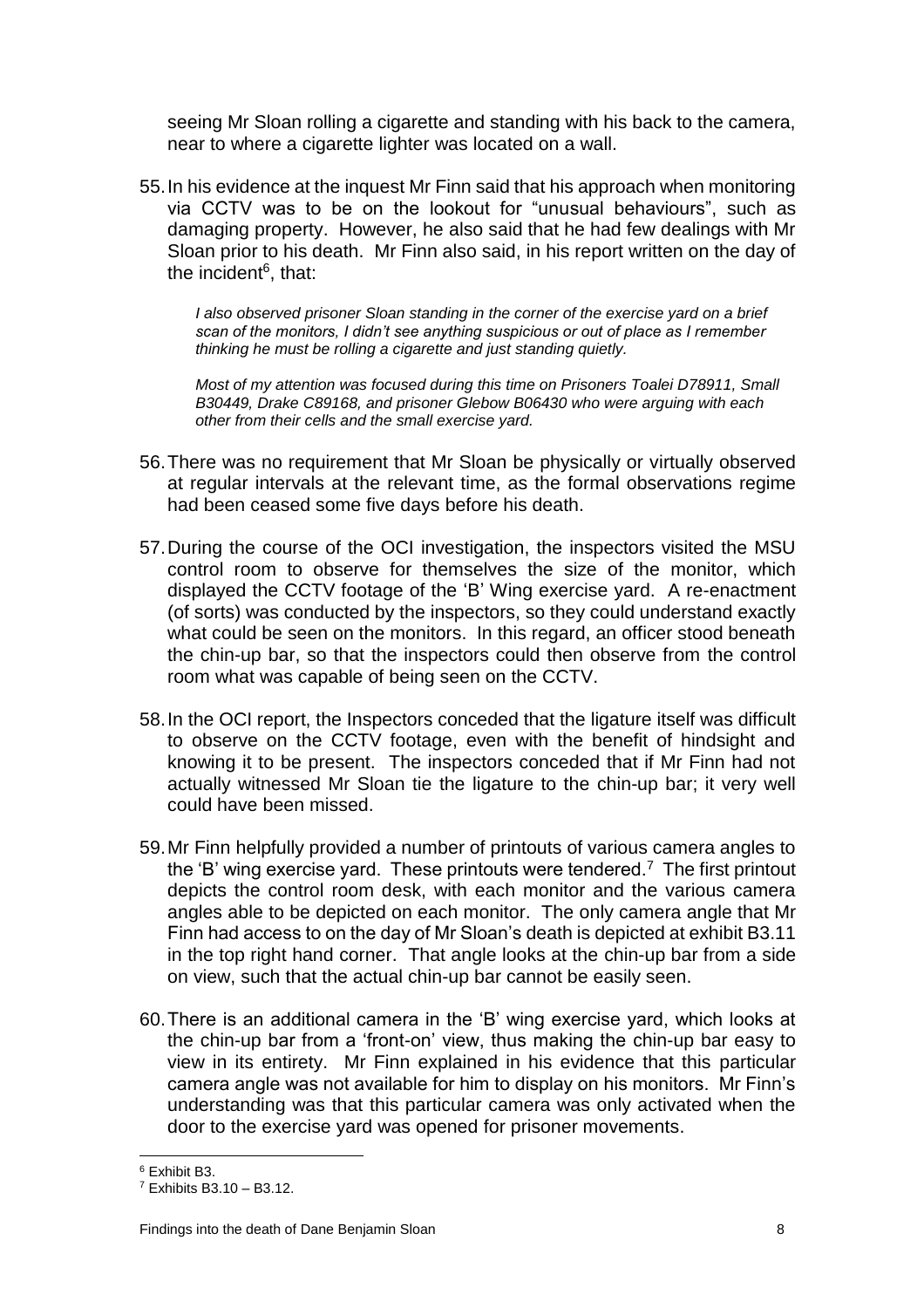- 61.Mr Finn's evidence was the MSU was staffed by four officers and a supervisor on a normal day shift. Officers spend 2-4 hours per shift in the movement control room. He said that the role is demanding because of the nature of the prisoners in the MSU, and the "constant vigilance" required causes fatigue.<sup>8</sup> Officers not working the control room are occupied with matters such as prisoner movements, musters and headcounts.
- 62.Mr Finn's evidence was that the control room operator would benefit from a second officer within the room to assist with the range of monitoring tasks and other activities. However, Mr Shaddock noted that more staff within the control room would not necessarily improve safety within the prison, and the presence of other persons may cause distractions.

### <span id="page-10-0"></span>**Conclusions**

- 63.Mr Sloan died after he hanged himself. His death might have been prevented if he had been more closely observed in the exercise yard via the CCTV monitors. However, as noted above those observations could not be carried out easily because of the limited quality of the single camera angle in the exercise yard that was available to be viewed by the correctional officer in the MSU control room at the time of Mr Sloan's death.
- 64.Mr Sloan had moved frequently about the exercise yard. As noted above he had stood under the chin-up bar on at least eight separate occasions before he attached the ligature to the bar. It was not unreasonable in the circumstances for Mr Finn to not see Mr Sloan's precise movements in the window of time that he attached the ligature to the bar and stepped off the medicine ball.
- 65.The first aid Mr Sloan received afterwards was of a suitably high standard. Once he was found it is highly doubtful anything could have been done that would have prevented his death. At that time he had hanged from the bar for at least 15 minutes.
- 66.I adopt (where relevant) the findings of the investigation conducted on behalf of the QCS Chief Inspector (OCI Report). This report was tendered and referred to at the inquest. The relevant findings from the Report are set out below:

*"How, when and where the incident occurred including the circumstances surrounding its occurrence.* 

*[163] On 2 October 2013, at around 2.46pm, Prisoner Dane SLOAN attempted suicide by hanging, while in the B Wing exercise yard of the MSU at BCC.* 

*[164] Prisoner SLOAN had fashioned a noose from a piece of torn sheet, which he had brought with him into the exercise yard. Prisoner SLOAN tied the noose to a chin* 

 $\overline{a}$ <sup>8</sup> Exhibit B3.2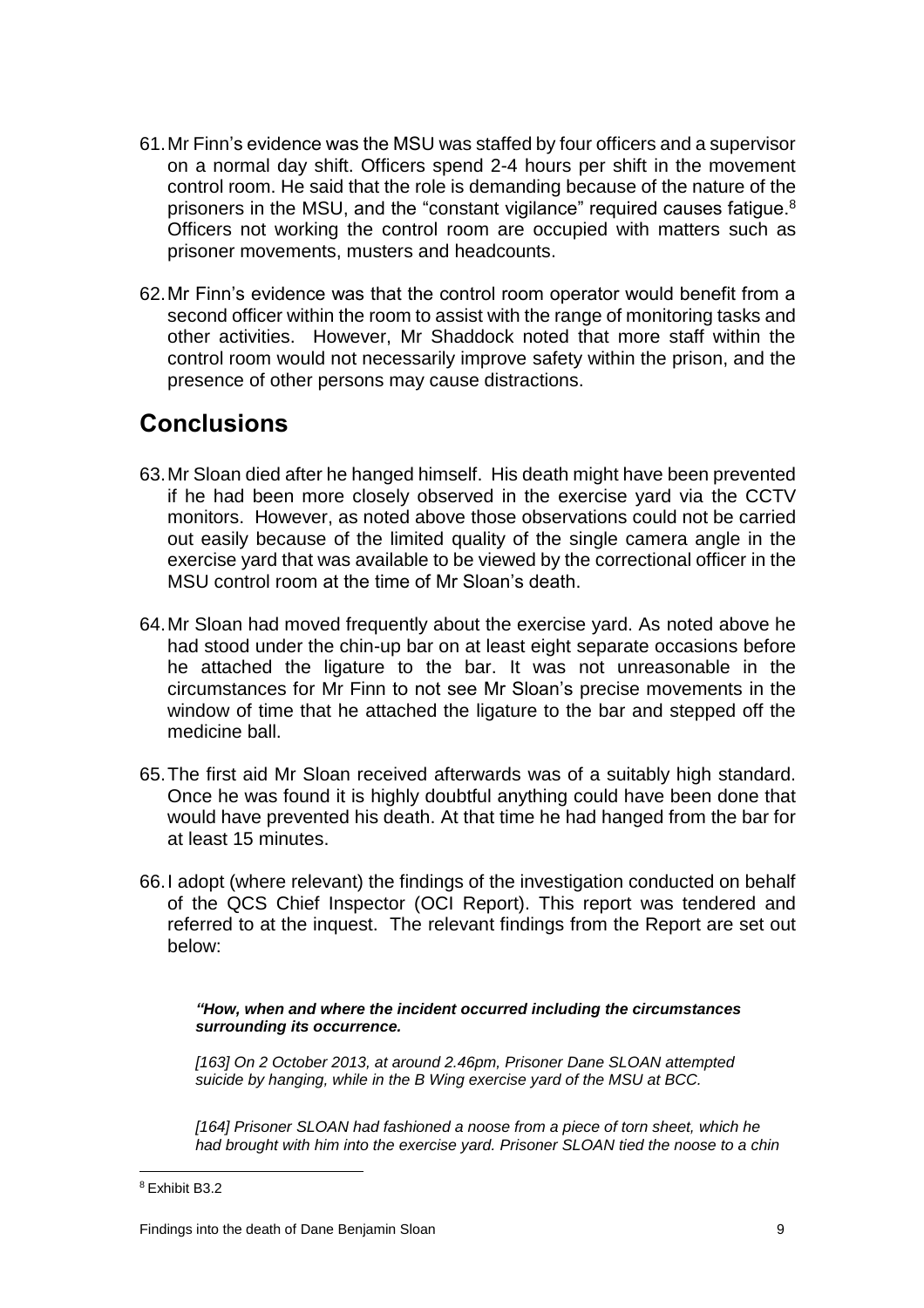*up bar installed in the exercise yard, before placing his head through it and stepping from a medicine ball which had been placed beneath the chin up bar.* 

*[165] At approximately 3.00pm, Prisoner SLOAN was noticed hanging by CO Ahmed Mohamud who had entered the B Wing control room.* 

*[166] A Code Blue was immediately called and officers entered momentarily, cut*  **Prisoner SLOAN down and commenced CPR and EAR, which they continued until** *nurses, a doctor and, a little later, QAS arrived on the scene.* 

*[167] At approximately 3.55pm, Prisoner SLOAN was taken by ambulance to the PAH, accompanied by QCS officers.* 

*[168] At approximately 1.40pm, on Sunday 6 October 2013, in the PAH, where he had remained since his admission, Prisoner SLOAN's life support system was discontinued.* 

*[169] Prisoner SLOAN was declared deceased at 2.02pm." 9*

#### *"Adequacy of surveillance*

*[176] The "Custodial Operations Standard Operating Procedure – Maximum Security Units – Security Management" procedure document provides, by section 2, that the MSU manager / supervisor must ensure that all prisoners are kept under surveillance either directly or by the MSU CCTV system. The procedure contemplates that such surveillance may be either direct or by the MSU CCTV system. In the case of the latter, the procedure requires it to be conducted by the unit movement control system operator through the "correct operation and application of the Security Management System (SMS) and associated equipment".* 

[177] The evidence revealed through the investigation discloses that while Prisoner *SLOAN was the subject of CCTV surveillance while he was present in the B Wing exercise yard, his conduct - in scribbling notes on paper, handling the cloth with which he ultimately hanged himself, and hanging from the noose for approximately 16 minutes - went unobserved.* 

*[178] The Inspectors note that Prisoner SLOAN was not (at the time of his suicide attempt) the subject of a regime of at-risk observations, and that, accordingly, the expectation of what MSU officers ought be expected to have observed must be informed by that fact.* 

*[179] The Inspectors note that CO Finn explained that he thought Prisoner SLOAN*  was simply standing adjacent to the cigarette lighter, and he had no reason to *suspect Prisoner SLOAN's health and wellbeing was imperilled.* 

*[180] In the course of the investigation, the Inspectors visited the MSU control room to observe for themselves the size of the monitor, upon which the CCTV footage of the B Wing exercise yard was being shown, and (in a general sense) recreated the event of Prisoner SLOAN's suicide, by asking an officer to stand beneath the chin-up bar, so that the Inspectors could observe what was capable of being seen.* 

 $\overline{a}$ 

<sup>9</sup> Exhibit C18, page 33.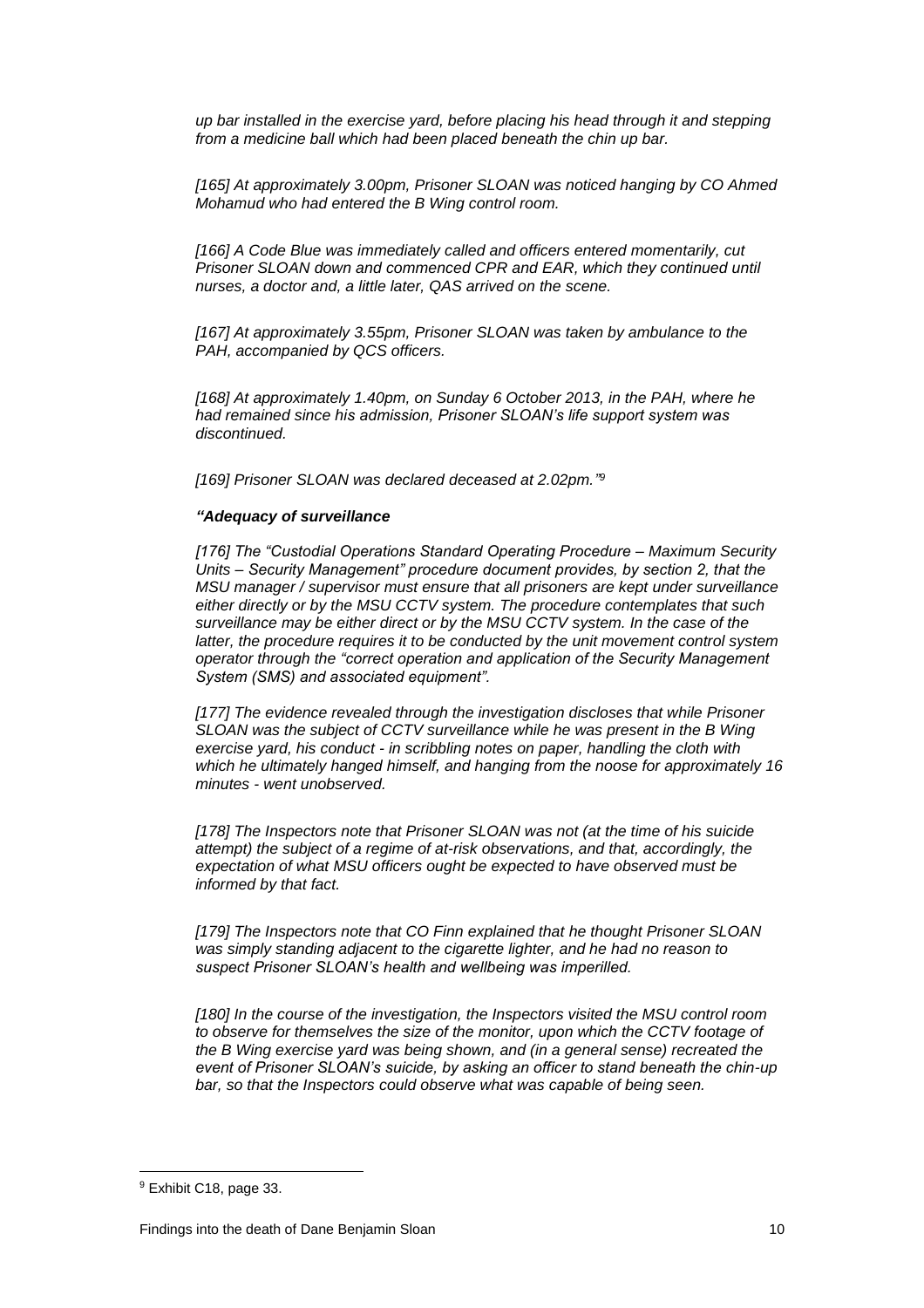*[181] The Inspectors concede that the noose itself is difficult to observe in the CCTV footage – even when, with the benefit of hindsight, it is known to be present - and that if CO Finn had not seen Prisoner SLOAN tie the noose to the chin up bar, it could (not unreasonably) have been missed.* 

*[182] On one view, the fact that Prisoner SLOAN hung motionless in the same position for approximately 16 minutes is something which, the Inspectors consider might (had CO Finn been alert to it) have put CO Finn on enquiry as to Prisoner SLOAN's health and wellbeing.* 

*[183] Against that, it may be observed that Prisoner SLOAN was not on at-risk observations and, as discussed above, in the context of CO Finn's responsibilities to other staff and prisoners that day, and his reasonable explanation about the proximity of the cigarette lighter, the fact that CO Finn did not observe Prisoner SLOAN does not, of itself, provide a sufficient basis to conclude that CO Finn breached the procedure or his duties otherwise." 10*

67.Although not an issue specifically investigated at the inquest, I also note the findings of the OCI investigation regarding the adequacy of the personal search conducted on Mr Sloan in the lead up to his being transferred to the exercise yard. Those findings are as follows:

#### *"Adequacy of personal search*

*[193] The "Custodial Operations Standard Operating Procedure – Search – Prisoners and Corrective Services Facilities", by section 1, defines a "personal search" of a prisoner to mean "a search in which light pressure is momentarily applied to the prisoner over his or her general clothes without direct contact being made with the prisoner's genital or anal areas or (for female prisoners) the prisoner's breasts.* 

*[194] Section 3 of that same procedure provides further detail about searches to be undertaken of prisoners. In particular, it provides that the searching officer must "search the seams on the collar of the clothing on the side facing the officer", "apply light pressure with the palms of the hands and pat over the prisoner's torso, paying particular attention to the recess of the spine, until reaching the belt line" and "search the waistband of clothing by running a thumb around the inside of the band".* 

*[195] The Inspectors reviewed CCTV footage of the search conducted upon Prisoner SLOAN between his cell and the B Wing exercise yard on 2 October 2013. That search*  comprised of the searching officer momentarily and slightly touching either side of *Prisoner SLOAN's torso between his shoulders and waist only – in a manner that, in the Inspector's view, did not constitute a thorough personal search of Prisoner SLOAN.* 

*[196] The various officers interviewed contended (and the Inspectors accept) that soft items – like parts of torn sheets – concealed on a prisoner's person are extremely difficult to identify and very easy to conceal in those areas that officers are forbidden to*  touch. For that reason, even a thorough and properly conducted personal search of *Prisoner SLOAN may well have failed to have detected the torn sheet and other items he took with him into the exercise yard.* 

*[197] However, of concern is that almost every officer who was interviewed by the Inspectors was unable to explain how a personal search is to be conducted, as envisaged by the procedure – for example, while all knew that touching anus, genitals and breasts is forbidden, none described the need to run a thumb around the inside of the waistband of prisoners' pants.* 

 $\overline{a}$ 

<sup>10</sup> Exhibit C18, pages 34-36.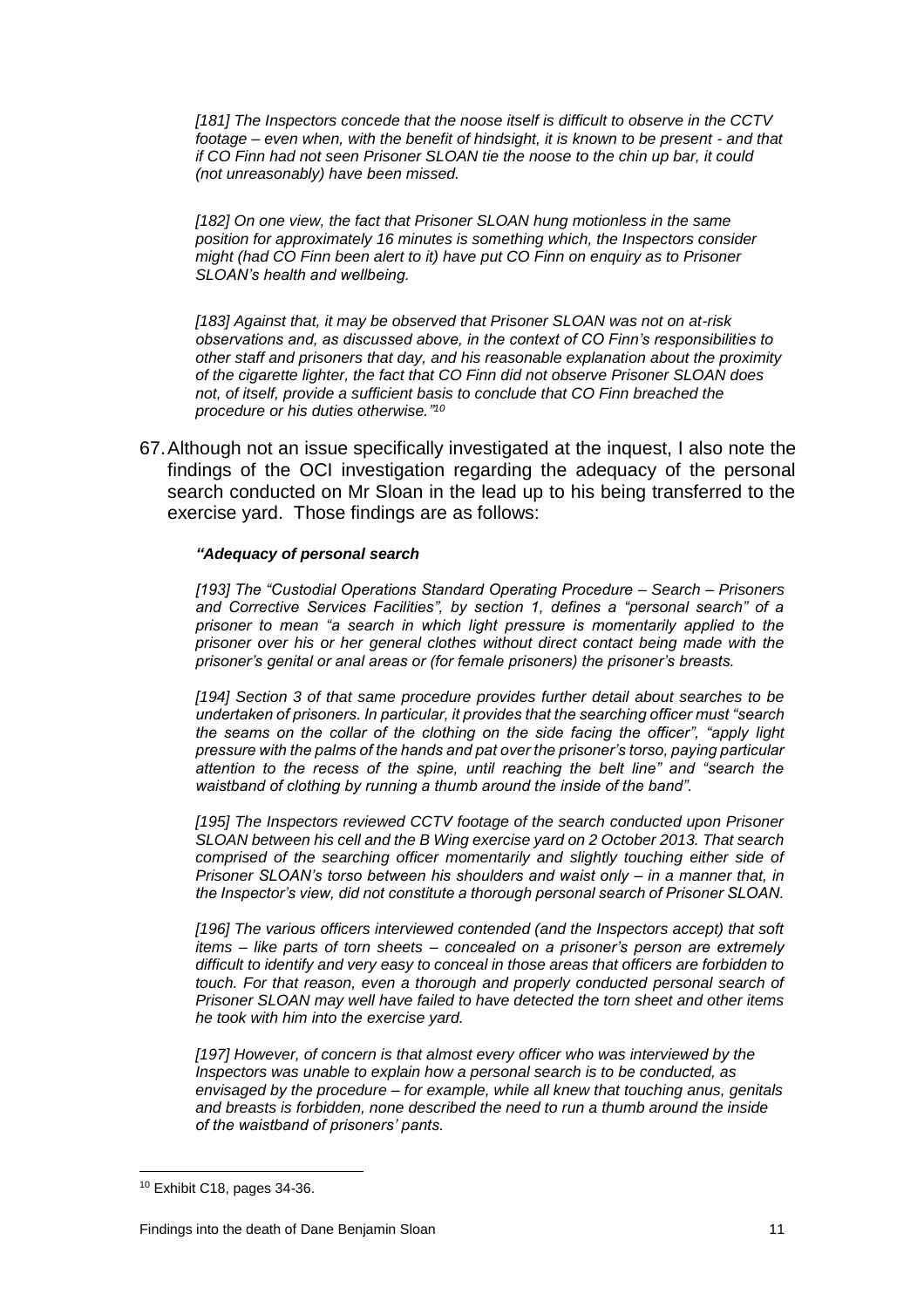*[198] Because improperly conducted personal searches have the potential to result in catastrophic outcomes in other circumstances, these matters are the subject of a root cause identified below.* 

68.Again, while not an issue specifically investigated at the inquest, I also note the findings of the OCI investigation regarding the adequacy of the RAT process in the weeks leading up to Mr Sloan's death. Those findings are as follows:

*"[206] Prisoner SLOAN had, in the weeks prior to his attempted suicide, been the subject of at-risk observations because of threats of self-harm.* 

*[207] The observations of Prisoner SLOAN had been discontinued, pursuant to the determination of a RAT meeting on 27 September 2013 that had had regard to risk assessment reports completed in respect of Prisoner SLOAN.* 

[208] The Inspectors are satisfied that in all the circumstances the risk assessment *reports were carried out appropriately, that the at-risk observations were discontinued upon a reasonable and explicable basis, and that there appears otherwise not to have been any intelligence or other information in existence prior to the incident which might have indicated that the incident was likely to have occurred." 11*

### **Findings required by s. 45**

69.I am required to find, as far as is possible, the medical cause of death, who the deceased person was and when, where and how he came by his death. As a result of considering all of the evidence, including the material contained in the exhibits, I am able to make the following findings:

<span id="page-13-1"></span><span id="page-13-0"></span>

| Identity of the deceased – | The deceased person was Dane Benjamin<br>Sloan.                                                                                                                                                                                                                                                                                                                                                                                                                                                                                                                                                                 |
|----------------------------|-----------------------------------------------------------------------------------------------------------------------------------------------------------------------------------------------------------------------------------------------------------------------------------------------------------------------------------------------------------------------------------------------------------------------------------------------------------------------------------------------------------------------------------------------------------------------------------------------------------------|
| How he died -              | Mr Sloan died after he hanged himself in<br>the exercise yard of the Maximum Security<br>Unit of the Brisbane Correctional Centre.<br>Unknown to correctional staff, Mr Sloan<br>was in a state of psychological distress at<br>the time. Although the exercise yard was<br>subject to constant remote monitoring, Mr<br>Sloan was not observed via the CCTV in<br>the control room at the Maximum Security<br>Unit when he attached the ligature to the<br>chin-up bar and hanged himself. Mr Sloan<br>was found to be unresponsive and, despite<br>resuscitation efforts, did not<br>regain<br>consciousness. |

<span id="page-13-2"></span>**Place of death** – **He died at the Princess Alexandra Hospital,** Brisbane in the State of Queensland.

 $\overline{a}$ <sup>11</sup> Exhibit C18, page 39.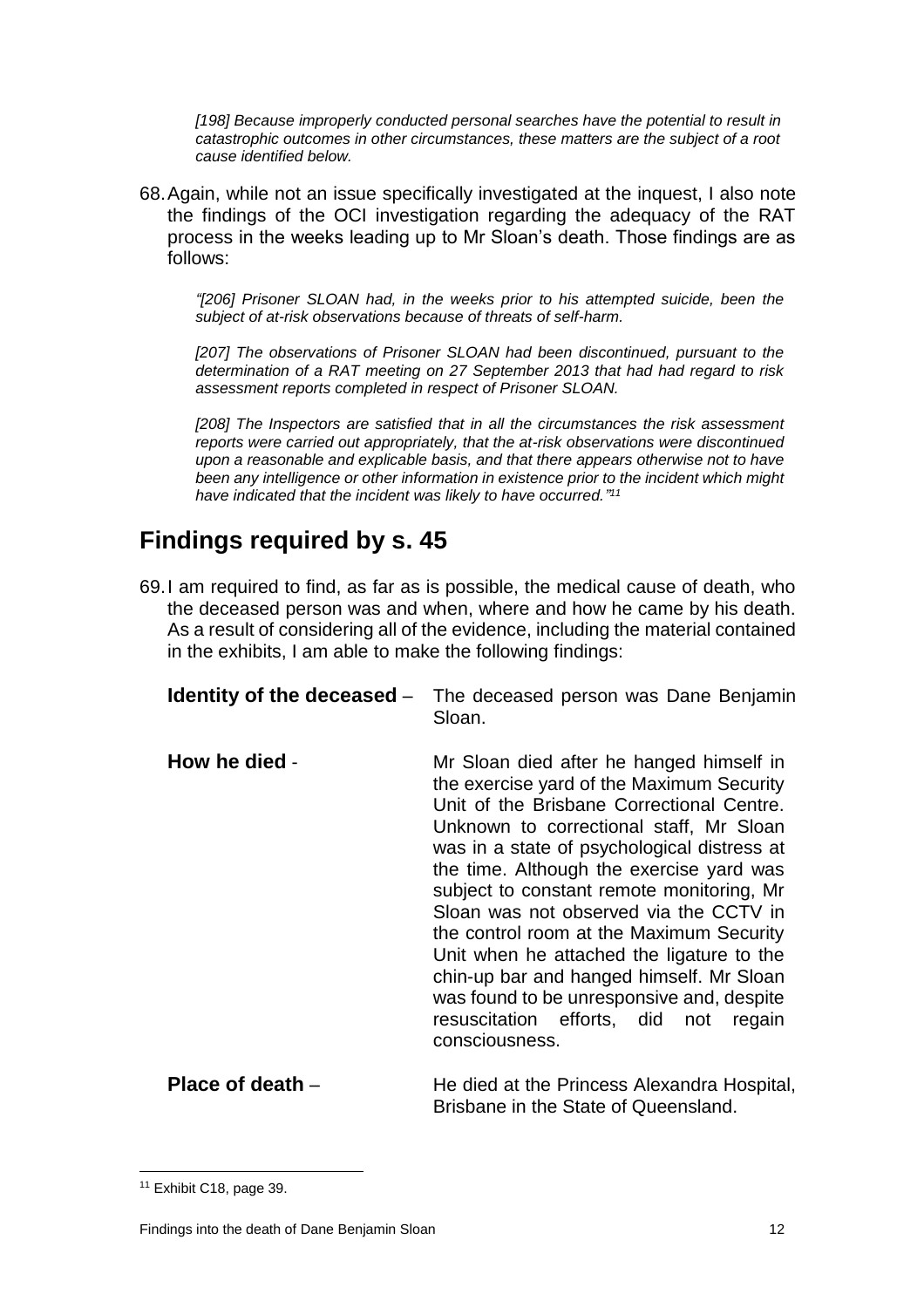<span id="page-14-1"></span><span id="page-14-0"></span>

| Date of death $-$  | He died on 6 October 2013.                                                                               |
|--------------------|----------------------------------------------------------------------------------------------------------|
| Cause of death $-$ | Mr Sloan died from hypoxic ischaemic<br>encephalopathy due to or<br>as a<br>consequence of being hanged. |

### <span id="page-14-2"></span>**Comments and recommendations**

- 70.Section 46 of the *Coroners Act 2003*, insofar as it is relevant to this matter, provides that a coroner may comment on anything connected with a death that relates to public health or safety, the administration of justice or ways to prevent deaths from happening in similar circumstances in the future.
- 71.The OCI report made a number of recommendations, including that QCS action matters arising from a Root Cause Analysis (RCA) that was conducted. That RCA was tendered at the inquest<sup>12</sup>, and identified a level of complacency by staff at the BCC MSU as one of the root causes.
- 72.I am satisfied that the RCA conducted by the OCI identified all relevant root causes relating to Mr Sloan's death. The OCI recommended that QCS action all matters arising from the RCA. I heard evidence at the inquest about these matters from the General Manager, Custodial Operations – State Wide Operations for QCS, Mr Peter Shaddock.
- 73.Mr Shaddock's evidence was that the QCS Incident Oversight Committee had accepted the recommendations arising from the OCI report. Implementation of recommendations was tracked via an 'Initial Directorate Response' form. This document outlined the issues in a general sense, and determined which part of QCS would be responsible for addressing the various matters identified. A copy of that form was tendered at the inquest.<sup>13</sup>
- 74.Mr Shaddock confirmed that the camera and recording facilities currently in place at the MSU are as they were at the time of Mr Sloan's death. However, images from both cameras in the exercise yard are now visible to the control room operator.
- 75.The information provided in this regard by QCS was that replacing the current video recording system would cost an estimated \$2.5 million. I note that the current system is due for replacement in 2017/2018, subject to funding being available at that time.<sup>14</sup>
- 76.With respect to the issue of general complacency of staff working in the MSU, consultation has occurred between BCC and the QCS Academy to address this issue.<sup>15</sup> Mr Shaddock accepted during his evidence that there is currently no training package available to address complacency in the MSU. However,

 $\overline{a}$ 

<sup>12</sup> Exhibit C18.40

<sup>13</sup> Exhibit B9.1

<sup>14</sup> Exhibit B9.2

<sup>15</sup> Exhibit B9.1